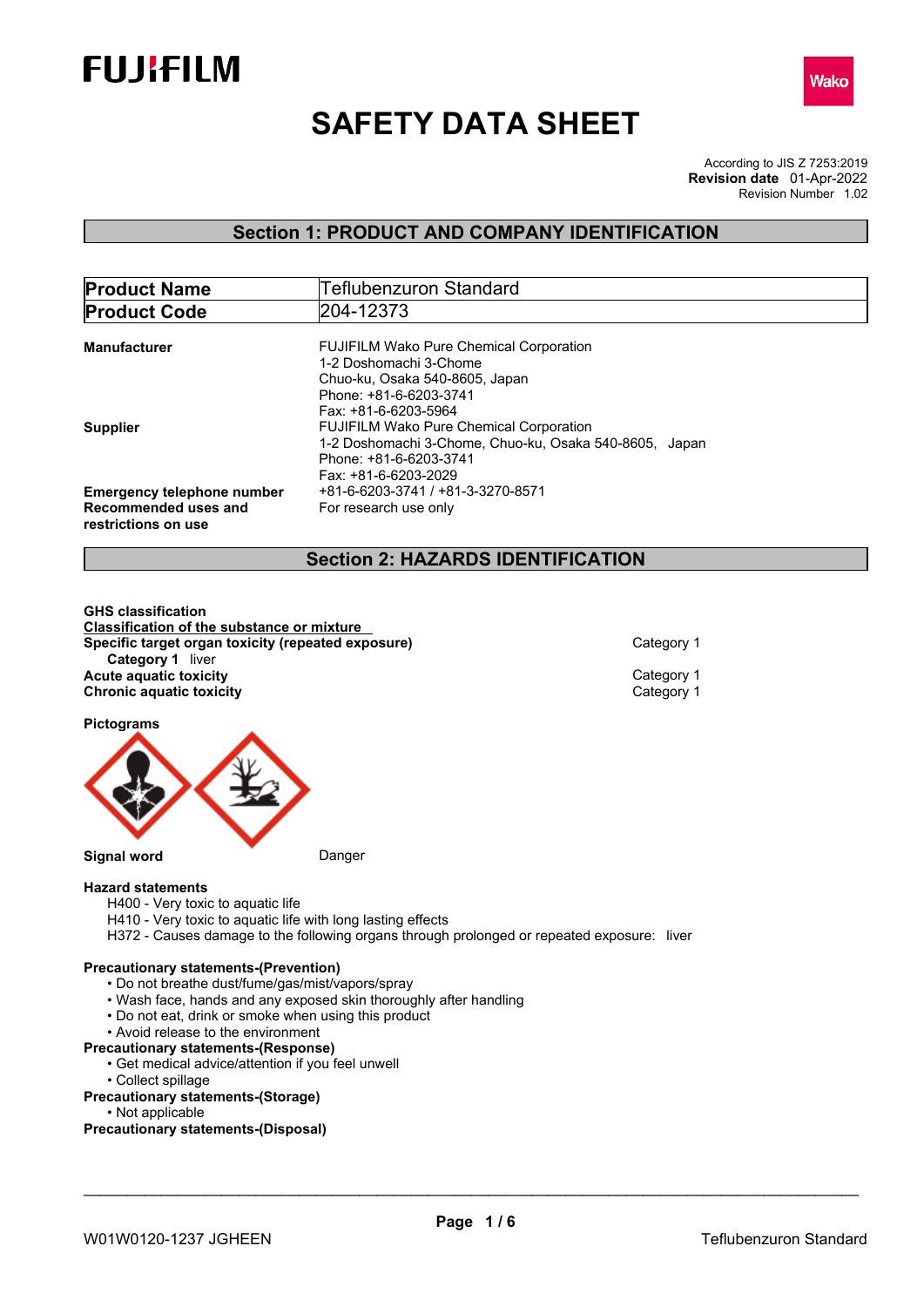• Dispose of contents/container to an approved waste disposal plant

## **Others**

## **Other hazards** Not available

## **Section 3: COMPOSITION/INFORMATION ON INGREDIENTS**

**Single Substance or Mixture** Substance

#### **Formula** C14H6Cl2F4N2O2

| <b>Chemical Name</b>   | Weight-%                                                                   | Molecular weight | <b>ENCS</b> | <b>ISHL No.</b>           | <b>CAS RN</b>         |
|------------------------|----------------------------------------------------------------------------|------------------|-------------|---------------------------|-----------------------|
| 「eflubenzuron          | 98.0                                                                       | 381              | N/A         | (40)<br>AC<br>151-10<br>. | $1 - 18 - C$<br>02424 |
| Note on ISHL<br>. No.: | e means announced chemical substances.<br>$\overline{1}$<br>the ו<br>table |                  |             |                           |                       |

**Impurities and/or Additives:** Not applicable

## **Section 4: FIRST AID MEASURES**

#### **Inhalation**

Remove to fresh air. If symptoms persist, call a physician.

#### **Skin contact**

Wash off immediately with soap and plenty of water. If symptoms persist, call a physician.

#### **Eye contact**

IF IN EYES: Rinse cautiously with water for several minutes. Remove contact lenses, if present and easy to do. Continue rinsing. Immediate medical attention is required.

#### **Ingestion**

Rinse mouth. Never give anything by mouth to an unconscious person. Call a physician or poison control center immediately. Do not induce vomiting without medical advice.

#### **Protection of first-aiders**

Use personal protective equipment as required.

## **Section 5: FIRE FIGHTING MEASURES**

### **Suitable extinguishing media**

Water spray (fog), Carbon dioxide (CO2), Foam, Extinguishing powder, Sand

### **Unsuitable extinguishing media**

No information available

## **Specific hazards arising from the chemical product**

Thermal decomposition can lead to release of irritating and toxic gases and vapors.

## **Special extinguishing method**

## No information available

## **Special protective actions for**

**fire-fighters**

Use personal protective equipment as required.Firefighters should wear self-contained breathing apparatus and full firefighting turnout gear.

## **Section 6: ACCIDENTAL RELEASE MEASURES**

#### **Personal precautions, protective equipment and emergency procedures**

For indoor, provide adequate ventilation process until the end of working. Deny unnecessary entry other than the people involved by, for example, using a rope. While working, wear appropriate protective equipments to avoid adhering it on skin, or inhaling the gas. Work from windward, and retract the people downwind.

#### **Environmental precautions**

To be careful not discharged to the environment without being properly handled waste water contaminated.

**Methods and materials for contaminent and methods and materials for cleaning up**

Sweep up and gather scattered particles, and collect it in an empty airtight container.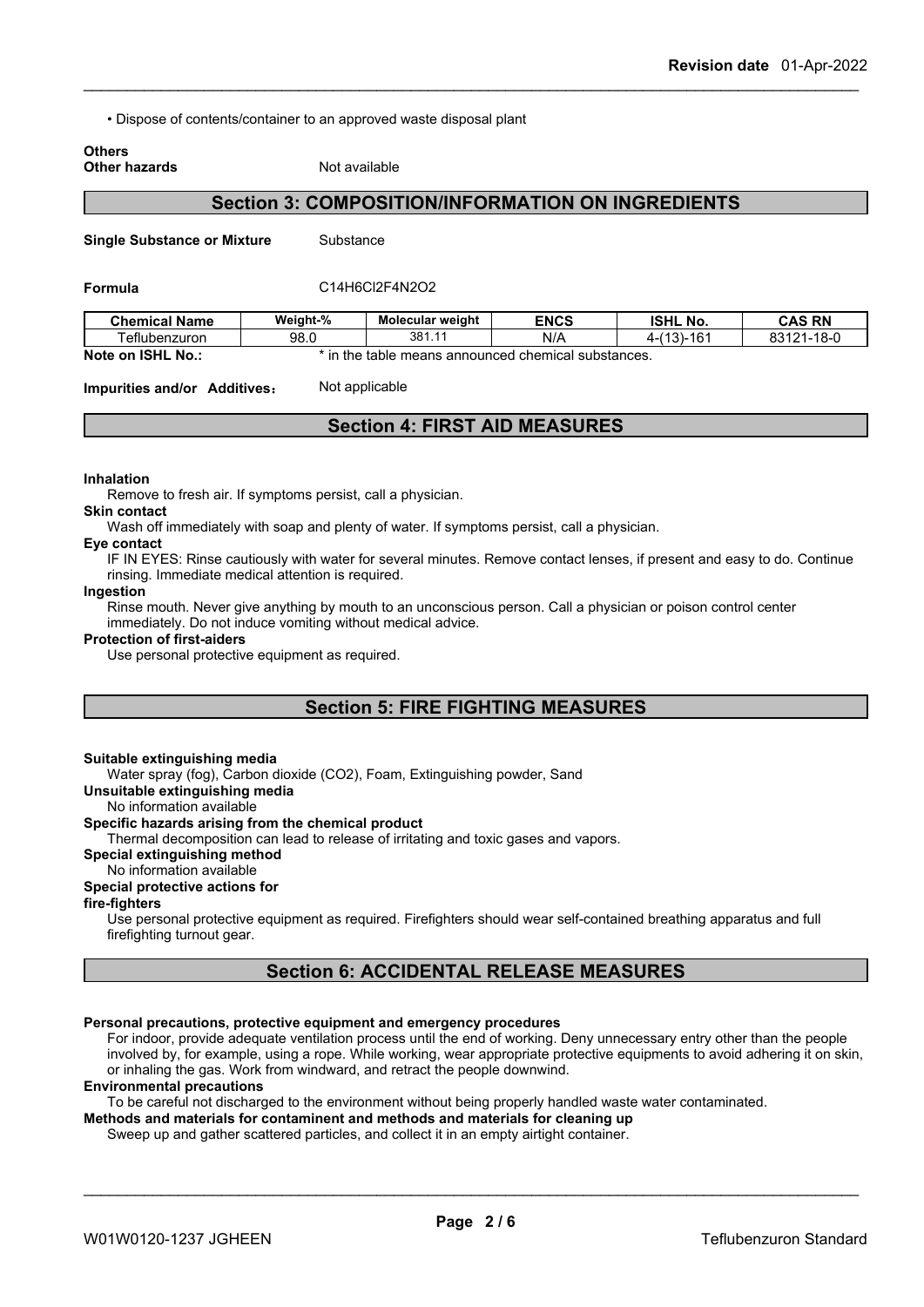#### **Recoverly, neutralization** No information available

## **Secondary disaster prevention measures**

Clean contaminated objects and areas thoroughly observing environmental regulations.

## **Section 7: HANDLING AND STORAGE**

## **Handling**

#### **Technical measures**

Avoid contact with strong oxidizing agents. Use with local exhaust ventilation.

#### **Precautions**

Do not rough handling containers, such as upsetting, falling, giving a shock, and dragging Prevent leakage, overflow, and scattering. Not to generate steam and dust in vain. Seal the container after use. After handling, wash hands and face, and then gargle In places other than those specified, should not be smoking or eating and drinking Should not be brought contaminated protective equipment and gloves to rest stops Deny unnecessary entry of non-emergency personnel to the handling area

#### **Safety handling precautions**

Avoid contact with skin, eyes or clothing. Use personal protective equipment as required.

## **Storage**

**Safe storage conditions**

|  | $\frac{1}{2}$             |  |
|--|---------------------------|--|
|  | <b>Storage conditions</b> |  |

**Safe packaging material** Glass **Incompatible substances** Strong oxidizing agents

Keep container protect from light tightly closed. Store in a cool (2-10 °C) place. Packed with an inert gas.

## **Section 8: EXPOSURE CONTROLS/PERSONAL PROTECTION**

#### **Engineering controls**

In case of indoor workplace, seal the source or use a local exhaust system. Provide the safety shower facility, and handand eye-wash facility. And display their position clearly.

**Exposure limits** This product, as supplied, does not contain any hazardous materials with occupational exposure limits established by the region specific regulatory bodies.

## **Personal protective equipment**

**Respiratory protection** Dust mask **Hand protection** Protection gloves **Skin and body protection** Long-sleeved work clothes

**Eye protection** protective eyeglasses or chemical safety goggles

#### **General hygiene considerations**

Handle in accordance with good industrial hygiene and safety practice.

## **Section 9: PHYSICAL AND CHEMICAL PROPERTIES**

| <b>Form</b>                                            |                    |  |
|--------------------------------------------------------|--------------------|--|
| Color                                                  | white              |  |
| Appearance                                             | crystalline powder |  |
| Odor                                                   | no data available  |  |
| Melting point/freezing point                           | $218 - 225$ °C     |  |
| Boiling point, initial boiling point and boiling range | no data available  |  |
| <b>Flammability</b>                                    | no data available  |  |
| <b>Evaporation rate:</b>                               | no data available  |  |
| Flammability (solid, gas):                             | no data available  |  |
| Upper/lower flammability or                            |                    |  |
| explosive limits                                       |                    |  |
| Upper:                                                 | no data available  |  |
| Lower:                                                 | no data available  |  |
| Flash point                                            | no data available  |  |
| <b>Auto-ignition temperature:</b>                      | no data available  |  |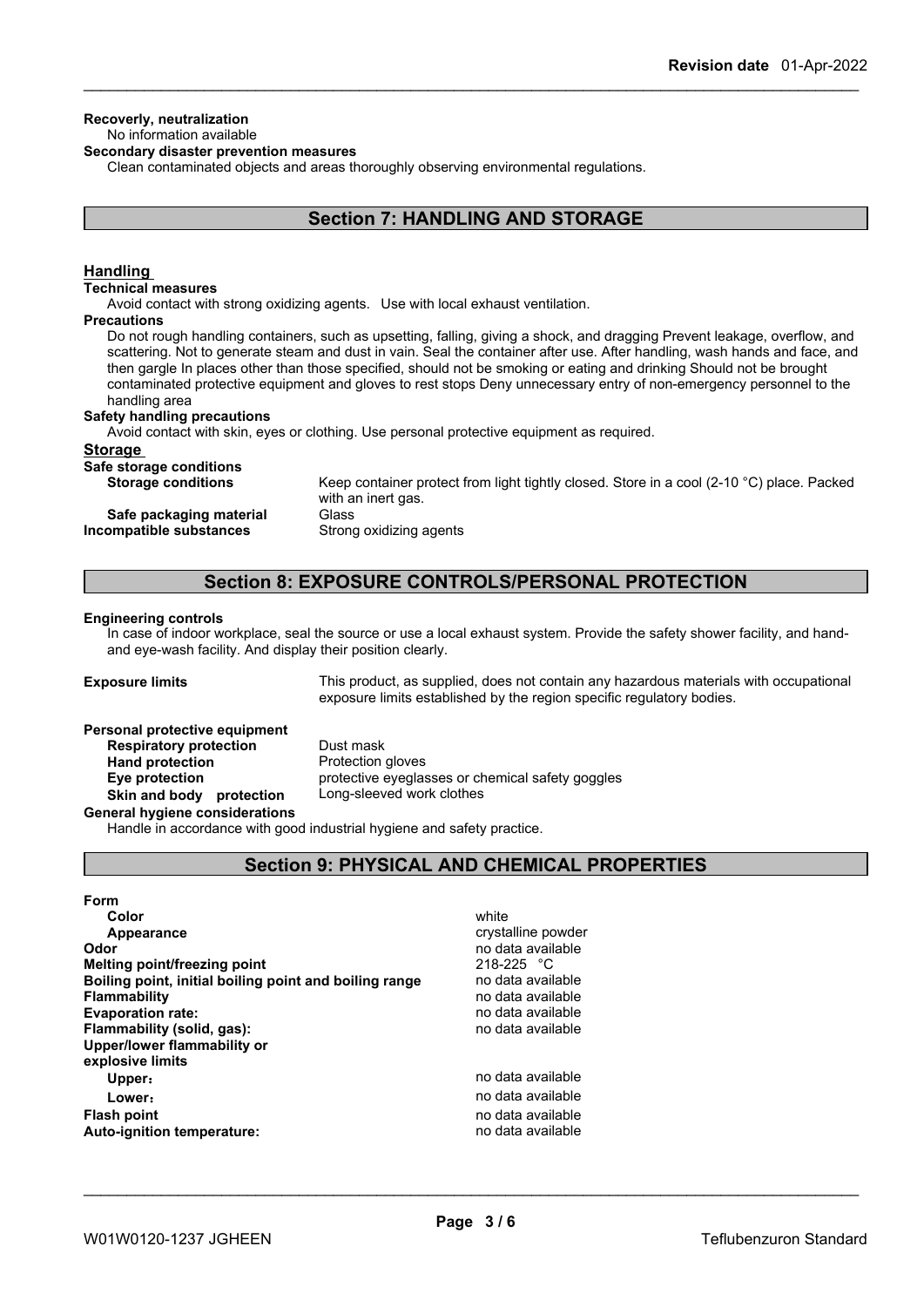**Decomposition temperature:**<br> **pH** no data available<br>
no data available **Viscosity (coefficient of viscosity)** no data available<br> **Dynamic viscosity on the available Dynamic viscosity**<br>Solubilities

**n-Octanol/water partition coefficient:(log Pow)** no data available **Vapour pressure** no data available<br> **Specific Gravity / Relative density provided** no data available **Specific Gravity / Relative density and the control of the Vapour density Vapour density v Vapour density Vapour density**<br> **Particle characteristics**<br> **Particle characteristics**<br> **Particle characteristics Particle characteristics** 

no data available<br>no data available Ethanol, acetone : slightly soluble . water : practically insoluble, or insoluble.<br>no data available

## **Section 10: STABILITY AND REACTIVITY**

## **Stability**

**Reactivity** no data available<br> **Chemical stability** May be altered by May be altered by light. **Hazardous reactions** None under normal processing **Conditions to avoid** Extremes of temperature and direct sunlight **Incompatible materials** Strong oxidizing agents **Hazardous decomposition products** Carbon monooxide (CO), Carbon dioxide (CO2), Nitrogen oxides (NOx), Halides

## **Section 11: TOXICOLOGICAL INFORMATION**

#### **Acute toxicity**

| <b>Chemical Name</b> | Acute toxicity -oral-source<br>information | Acute toxicity -dermal- source Acute toxicity -inhalation gas-<br>information     | source information               |
|----------------------|--------------------------------------------|-----------------------------------------------------------------------------------|----------------------------------|
| Teflubenzuron        | Based on the NITE GHS                      | Based on the NITE GHS                                                             | Based on the NITE GHS            |
|                      | classification results.                    | classification results.                                                           | <b>I</b> classification results. |
|                      |                                            |                                                                                   |                                  |
| Chamisal Name        | Apute texicity inhelation                  | $\Lambda$ outo tovioitu, inhalation duot $\Lambda$ outo tovioitu, inhalation miot |                                  |

| <b>Chemical Name</b> | <b>Acute toxicity -inhalation</b> |                          | <b>Acute toxicity -inhalation dust-Acute toxicity -inhalation mist-</b> |
|----------------------|-----------------------------------|--------------------------|-------------------------------------------------------------------------|
|                      | vapor-source information          | source information       | source information                                                      |
| ⊤eflubenzuron        | Based on the NITE GHS             | Based on the NITE GHS    | Based on the NITE GHS                                                   |
|                      | classification results.           | Iclassification results. | Iclassification results.                                                |

#### **Skin irritation/corrosion**

| <b>Chemical Name</b>                  | Skin corrosion/irritation source information         |
|---------------------------------------|------------------------------------------------------|
| Teflubenzuron                         | Based on the NITE GHS classification results.        |
| Serious eye damage/ irritation        |                                                      |
| <b>Chemical Name</b>                  | Serious eye damage/irritation source information     |
| Teflubenzuron                         | Based on the NITE GHS classification results.        |
| Respiratory or skin sensitization     |                                                      |
| <b>Chemical Name</b>                  | Respiratory or Skin sensitization source information |
| Teflubenzuron                         | Based on the NITE GHS classification results.        |
| <b>Reproductive cell mutagenicity</b> |                                                      |
| <b>Chemical Name</b>                  | germ cell mutagencity source information             |
| Teflubenzuron                         | Based on the NITE GHS classification results.        |
| Carcinogenicity                       |                                                      |
| <b>Chemical Name</b>                  | <b>Carcinogenicity source information</b>            |
| Teflubenzuron                         | Based on the NITE GHS classification results.        |
|                                       |                                                      |

## **Reproductive toxicity**

| Chemical Name | Reproductive toxicity source information      |
|---------------|-----------------------------------------------|
| eflubenzuron  | Based on the NITE GHS classification results. |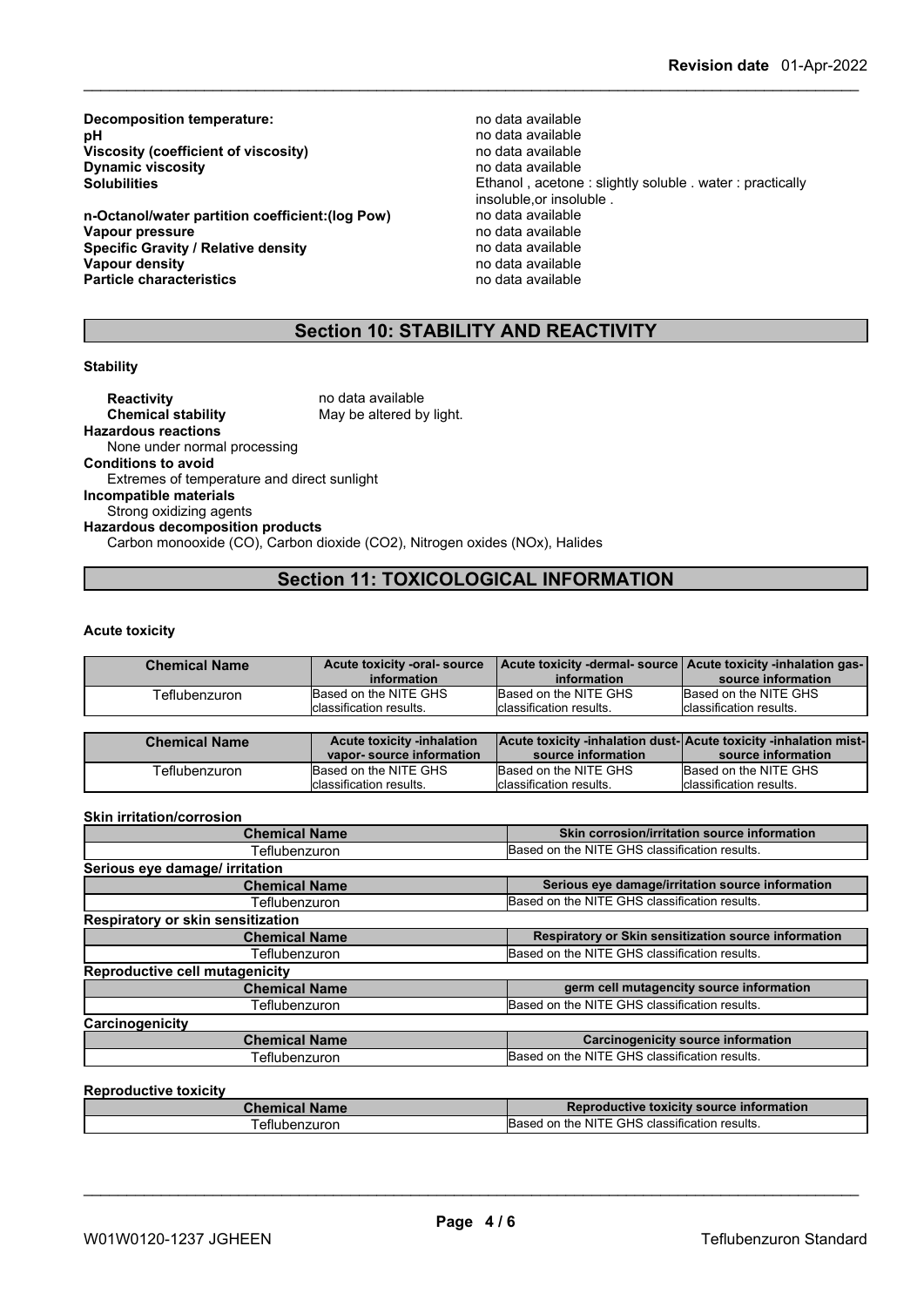| <b>STOT-single exposure</b>   |                                               |
|-------------------------------|-----------------------------------------------|
| <b>Chemical Name</b>          | STOT -single exposure- source information     |
| Teflubenzuron                 | Based on the NITE GHS classification results. |
| <b>STOT-repeated exposure</b> |                                               |
| <b>Chemical Name</b>          | STOT-repeated exposure- source information    |
| Teflubenzuron                 | Based on the NITE GHS classification results. |
| <b>Aspiration hazard</b>      |                                               |
| <b>Chemical Name</b>          | <b>Aspiration Hazard source information</b>   |
| Teflubenzuron                 | Based on the NITE GHS classification results. |
|                               |                                               |

## **Section 12: ECOLOGICAL INFORMATION**

**Ecotoxicity** No information available

**Other data**

| <b>Chemical Name</b> | Short-term (acute) hazardous to the  | Long-term (chronic) hazardous to the |
|----------------------|--------------------------------------|--------------------------------------|
|                      | aquatic environment source           | aquatic environment source           |
|                      | information                          | information                          |
| Teflubenzuron        | Based on the NITE GHS classification | Based on the NITE GHS classification |
|                      | lresults.                            | lresults.                            |

**Persistence and degradability** No information available **Bioaccumulative potential** No information available **Mobility in soil**<br> **Hazard to the ozone laver** Mo information available<br>
No information available **Hazard** to the ozone layer

## **Section 13: DISPOSAL CONSIDERATIONS**

**Waste from residues**

Disposal should be in accordance with applicable regional, national and local laws and regulations. **Contaminated container and contaminated packaging**

Disposal should be in accordance with applicable regional, national and local laws and regulations.

## **Section 14: TRANSPORT INFORMATION**

| <b>ADR/RID</b>                                                 |                                                                    |
|----------------------------------------------------------------|--------------------------------------------------------------------|
| UN number                                                      | <b>UN3077</b>                                                      |
| Proper shipping name:                                          | Environmentally hazardous substance, solid, n.o.s. (Teflubenzuron) |
| UN classfication                                               | 9                                                                  |
| <b>Subsidiary hazard class</b><br>Packing group                | Ш                                                                  |
| <b>Marine pollutant</b>                                        | Yes                                                                |
|                                                                |                                                                    |
| <b>IMDG</b>                                                    |                                                                    |
| UN number                                                      | <b>UN3077</b>                                                      |
| Proper shipping name:                                          | Environmentally hazardous substance, solid, n.o.s. (Teflubenzuron) |
| UN classfication                                               | 9                                                                  |
| <b>Subsidiary hazard class</b>                                 |                                                                    |
| <b>Packing group</b>                                           | Ш                                                                  |
| Marine pollutant (Sea)                                         | Yes                                                                |
| <b>Transport in bulk according to</b> No information available |                                                                    |
| Annex II of MARPOL 73/78 and<br>the IBC Code                   |                                                                    |
| <b>IATA</b>                                                    |                                                                    |
| UN number                                                      | <b>UN3077</b>                                                      |
| Proper shipping name:                                          | Environmentally hazardous substance, solid, n.o.s. (Teflubenzuron) |
| <b>UN classfication</b>                                        | 9                                                                  |
| <b>Subsidiary hazard class</b>                                 |                                                                    |
| Packing group                                                  | III                                                                |
|                                                                |                                                                    |